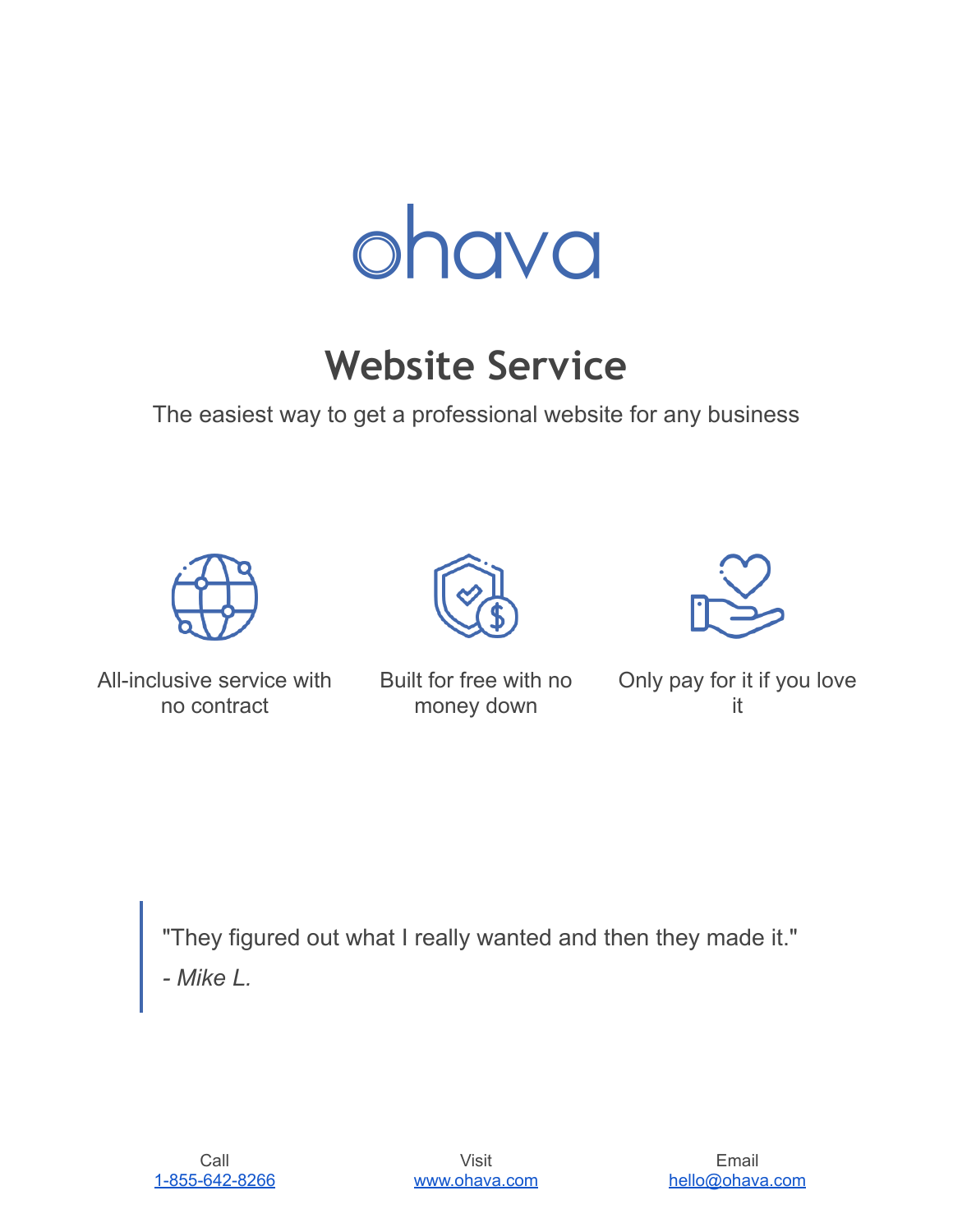# **Our Process**



### **1. Onboarding**

We get to know your business and gather everything we need.



**2. Design**

Our team plans and builds your personalized website.



**3. Review**

We get your feedback and work on it until you're happy.



### **4. Launch**

We make sure everything is done correctly and then publish your website.



### **5. Maintain**

We take care of your website and any changes you want.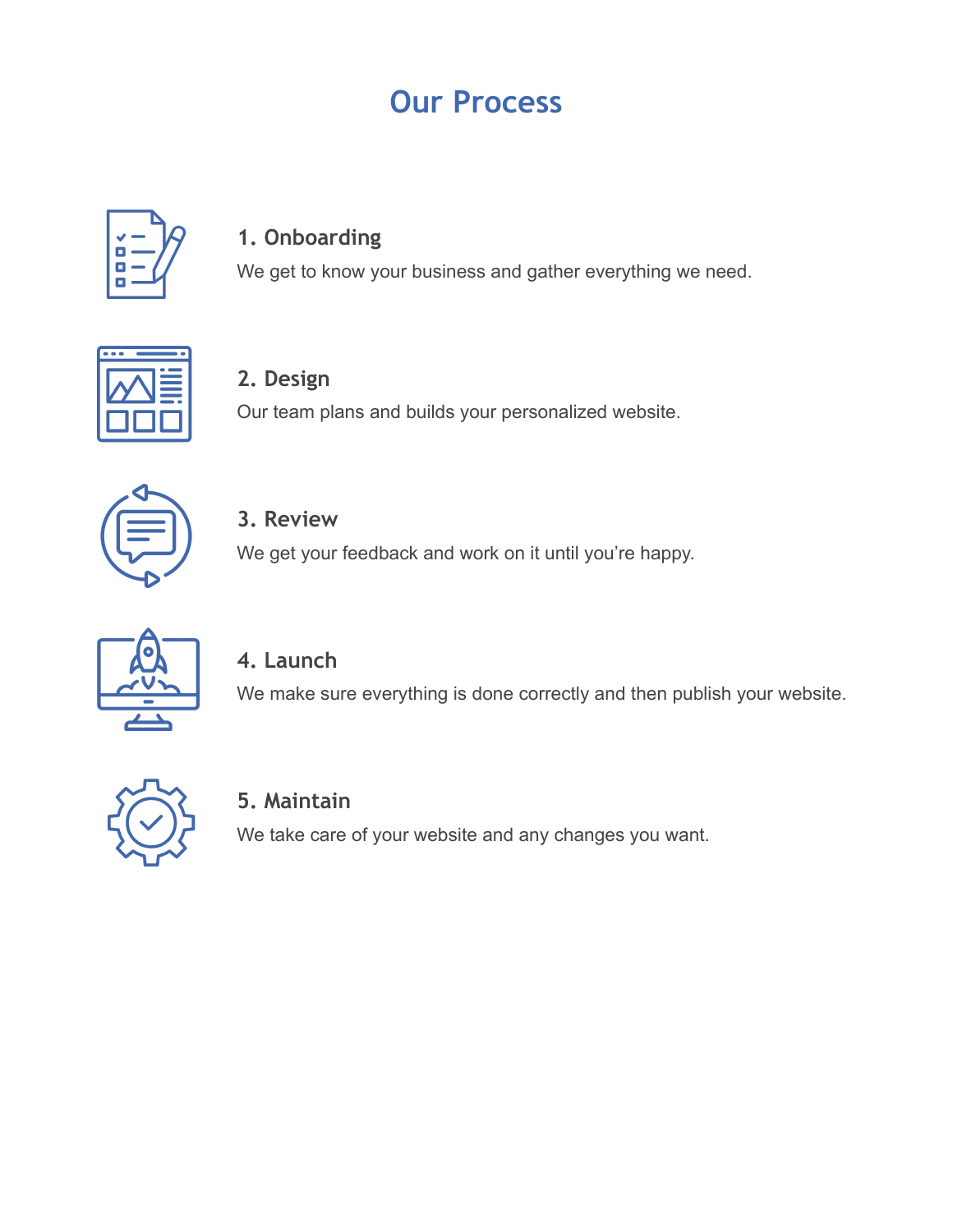# **How a Professional Website Helps Your Business**

## **Look great online**

A good website makes it more likely that people buy from you when they find you.

- Look professional and establish trust
- Make your business memorable through a cohesive brand
- Showcase who you are, your values, and how you do business

### **Improve your customer experience**

A website is mandatory today. It's the first place people go to find out more about your business.

- Let customers contact you or buy from you directly 24/7
- Keep customers informed with up-to-date information all in one place
- Enable booking and other tools to make things easier for you and your customers

## **Strengthen your marketing efforts**

Everything physical and digital leads back to your website.

- Get found on Google and other search engines
- Connect your advertising, flyers, social media, and more to your website
- Promote products and services to specific audiences with the right messaging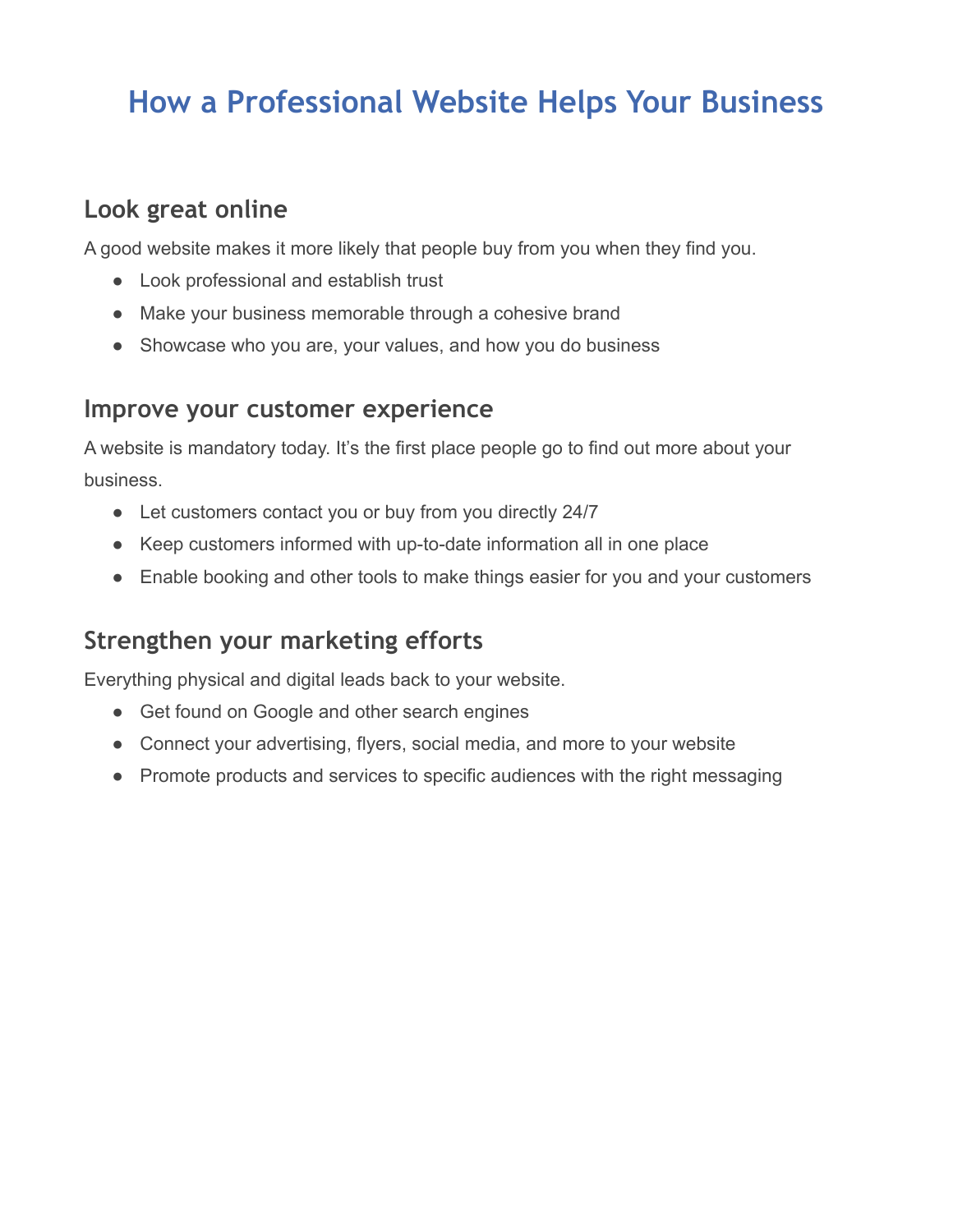# **Why We're the Best**

## **Everything you need done for you**

- Writing, images, research, and SEO included
- Spend as little as 30 minutes of your time, or be involved as much as you want

## **Personalized results**

- Starts with tailored questions to capture your vision and all the right information
- Proactive improvements and recommendations to help achieve your goals

## **Team of experts working on your behalf**

- Expertise in tech, design, strategy, and marketing
- Always by your side to answer questions and help make decisions

## **Never worry about your website again**

- All-inclusive service with hosting, security, backups, maintenance, and support
- Dedicated team you can reach by phone, text, email, and chat 7 days a week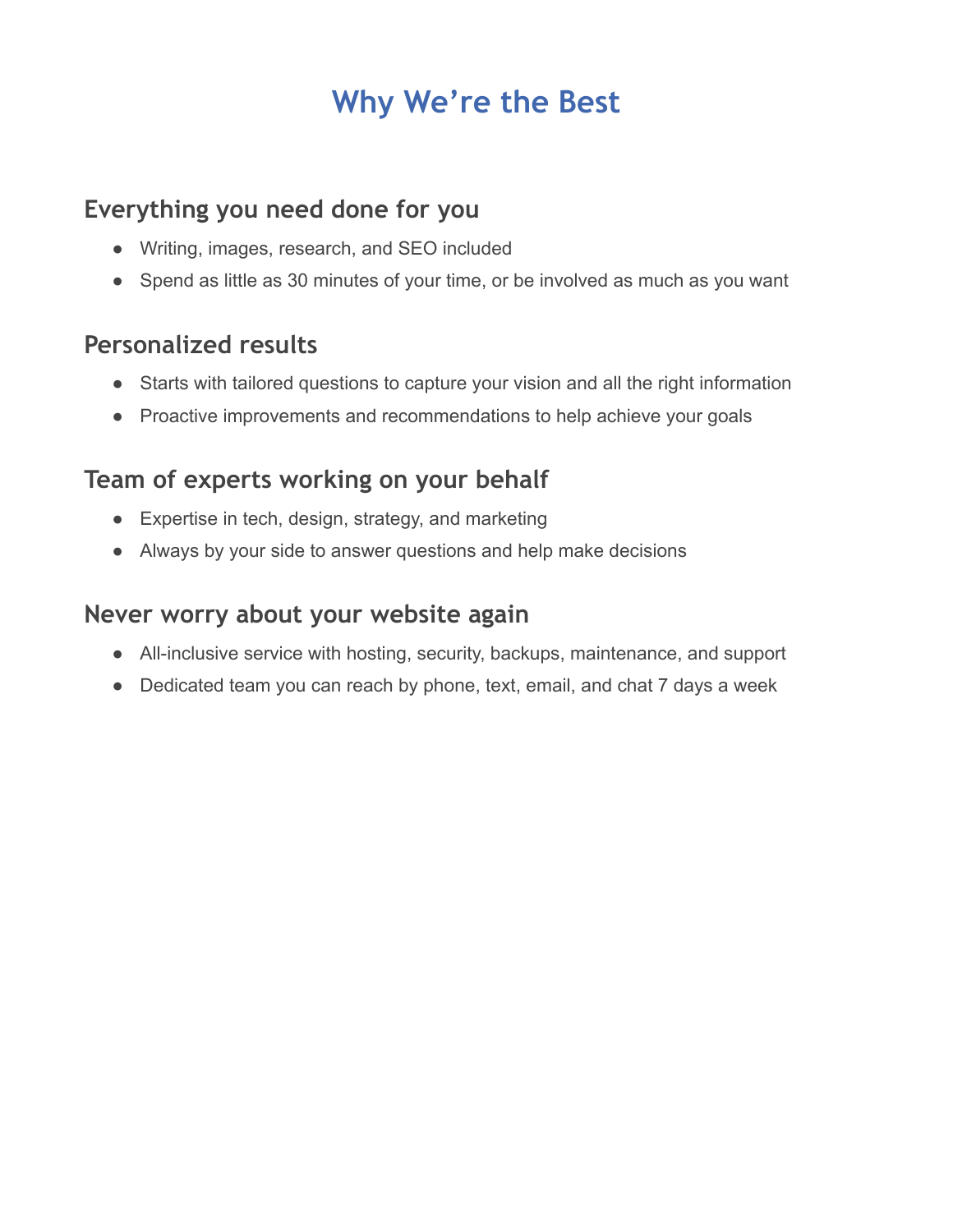# **What's Included**

- $\vee$  Mobile friendly website
- $\vee$  Personalized design
- $\vee$  Professional copywriting
- $\vee$  All the features you need included
- $\vee$  Domain name and renewal
- $\checkmark$  Fast and secure hosting
- $\vee$  Dedicated project manager
- $\vee$  Updates and changes
- $\vee$  Search Engine Optimization
- $\vee$  Website analytics
- $\checkmark$  Security and maintenance
- $\checkmark$  Free redesign every 3 years

# **Features**



### **Online Booking** Let customers schedule appointments



### **E-commerce** Sell products and services



**Online Payment**

Take payments on your website



**Live Chat** Chat with website visitors



### **Blog**

Share content with customers



### **Careers Page**

Promote open positions and let candidates submit their information and resumes



### **Custom Forms**

**Project Portfolio**

Show off your work

Make it easy for customers to send information and get in touch with you



**FAQ** Answer customer questions

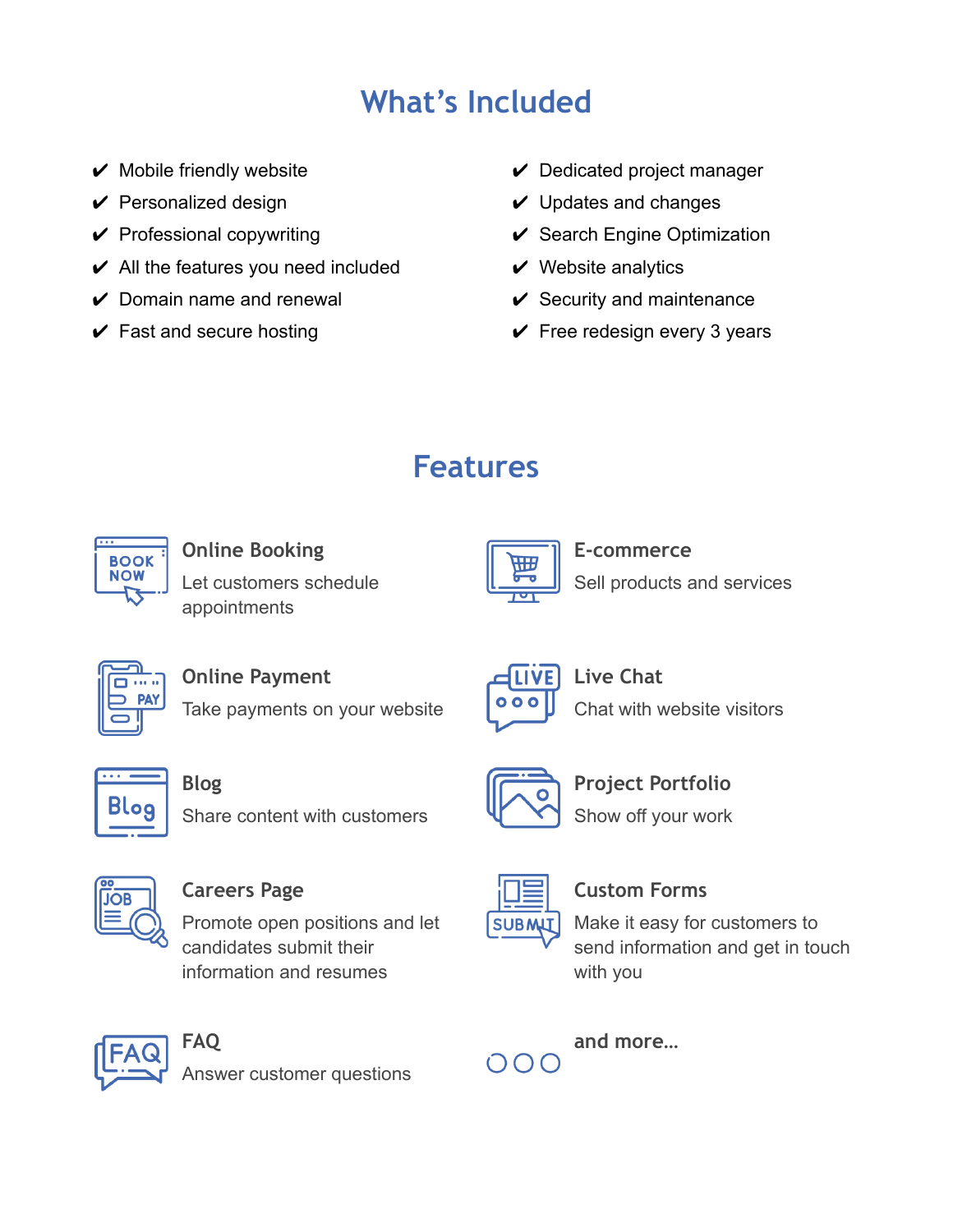## **Website Plans**

### The best value website service on the market

|                                       | <b>Starter</b><br>\$49/m <sub>o</sub> | <b>Standard</b><br>\$149/mo       | Growth<br>\$499/mo                          | Premier<br>\$999/mo                  |
|---------------------------------------|---------------------------------------|-----------------------------------|---------------------------------------------|--------------------------------------|
| <b>Best for</b>                       | New businesses<br>getting started     | Established<br>businesses         | <b>Businesses looking</b><br>to grow online | Local and industry<br>leaders        |
| <b>Pages</b>                          | $1 - 4$                               | $5 - 10$                          | 20                                          | 100                                  |
| <b>Timeline</b>                       | 3-5 weeks                             | 4-6 weeks                         | Varies by project                           | Varies by project                    |
| <b>Design</b>                         | Standard                              | Standard                          | <b>Master Designer</b>                      | <b>Master Designer</b>               |
| Writing                               | Standard                              | Standard                          | <b>Advanced SEO</b>                         | <b>Advanced SEO</b>                  |
| <b>Drafts</b>                         | 1                                     | 2                                 | 3                                           | Unlimited                            |
| <b>Support</b>                        | 1 hour per month                      | 2 hours per month                 | 3 hours per month                           | 10 hours per month                   |
| <b>Support</b><br><b>Response</b>     | Same day response                     | Same day response                 | Priority support                            | Priority support                     |
| <b>Premium</b><br><b>Images</b>       | $\boldsymbol{\nu}$                    | $\checkmark$                      | $\checkmark$                                | $\checkmark$                         |
| <b>SSL</b>                            | $\checkmark$                          | $\checkmark$                      | $\checkmark$                                | $\checkmark$                         |
| Keyword<br><b>Research</b>            | $\pmb{\times}$                        | $\pmb{\times}$                    | $\checkmark$                                | $\checkmark$                         |
| <b>Keyword</b><br><b>Optimization</b> | $\pmb{\times}$                        | ×                                 | $\checkmark$                                | $\checkmark$                         |
| <b>Analytics</b>                      | <b>Basic</b>                          | <b>Basic</b>                      | Advanced                                    | Advanced                             |
| <b>Competitor</b><br><b>Research</b>  | <b>Basic</b>                          | <b>Basic</b>                      | Advanced                                    | Advanced                             |
| <b>E-Commerce</b>                     | Self-serve tool                       | Self-serve tool                   | Done for you                                | Done for you                         |
| Online<br><b>Listings</b>             | \$80 per profile                      | Google and Yelp<br>setup included | All recommended<br>listings included        | All recommended<br>listings included |
| <b>Expert</b><br><b>Consultation</b>  | ×                                     | $\boldsymbol{\ast}$               | ×                                           | 1 hour per month                     |

#### *Save 20% when you pay annually*

*First payment will be charged when your website is launched Discounts up to 50% available after first year of service*